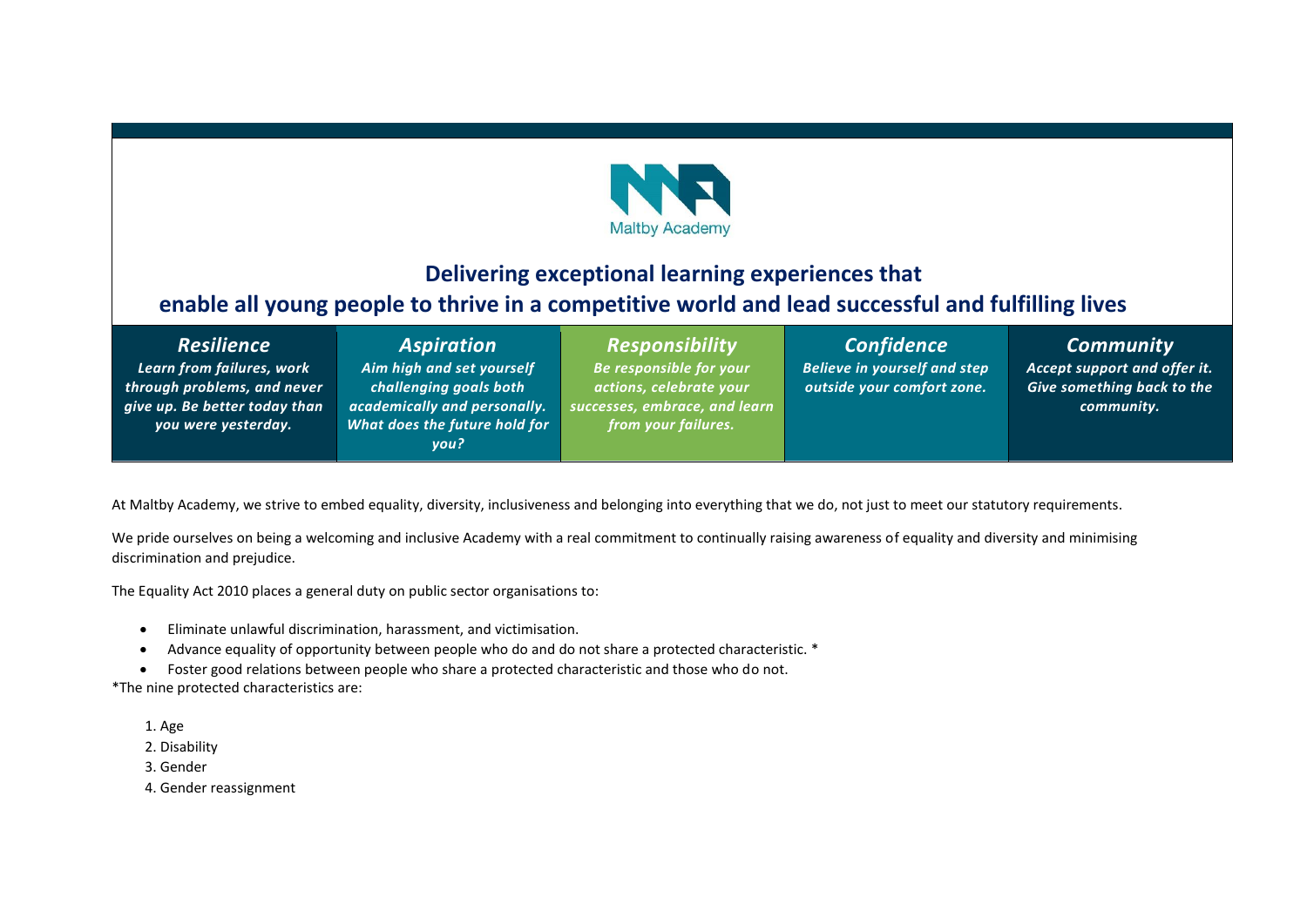5. Marriage and civil partnership 6. Pregnancy and maternity 7. Race 8. Religion or belief 9. Sexual orientation

## **Equality Objectives - Staff**

## *To recruit and develop a highly skilled workforce that has a greater diversity than the community we serve.*

Why this objective?

Maltby does not have an ethnically diverse community with the vast majority of the population White British. Only 3% of Maltby residents are from a BME community, well below the Rotherham average of 8.1%. In order to better prepare our students for life in modern Britain it would be beneficial for them to be exposed to a more diverse academy staff profile.

|               | Percentage | Rotherham Average |
|---------------|------------|-------------------|
| White British | 97.0%      | 91.9%             |
| Other White   | 1.3%       | 1.7%              |
| Mixed         | 0.9%       | 1.0%              |
| Asian         | 0.6%       | 4.1%              |
| <b>Black</b>  | 0.2%       | 0.8%              |
| Other         | 0.1%       | 0.5%              |

Actions:

| Actions                          | By Whom         | By When   | Progress October 2021              |
|----------------------------------|-----------------|-----------|------------------------------------|
| Monitor and review our           | <b>Trust HR</b> | July 2021 | New software is in place (Sept 21) |
| recruitment procedures to ensure |                 |           | to streamline the recruitment      |
| we are widening our candidate    |                 |           | process and ensure widest          |
|                                  |                 |           | possible audience.                 |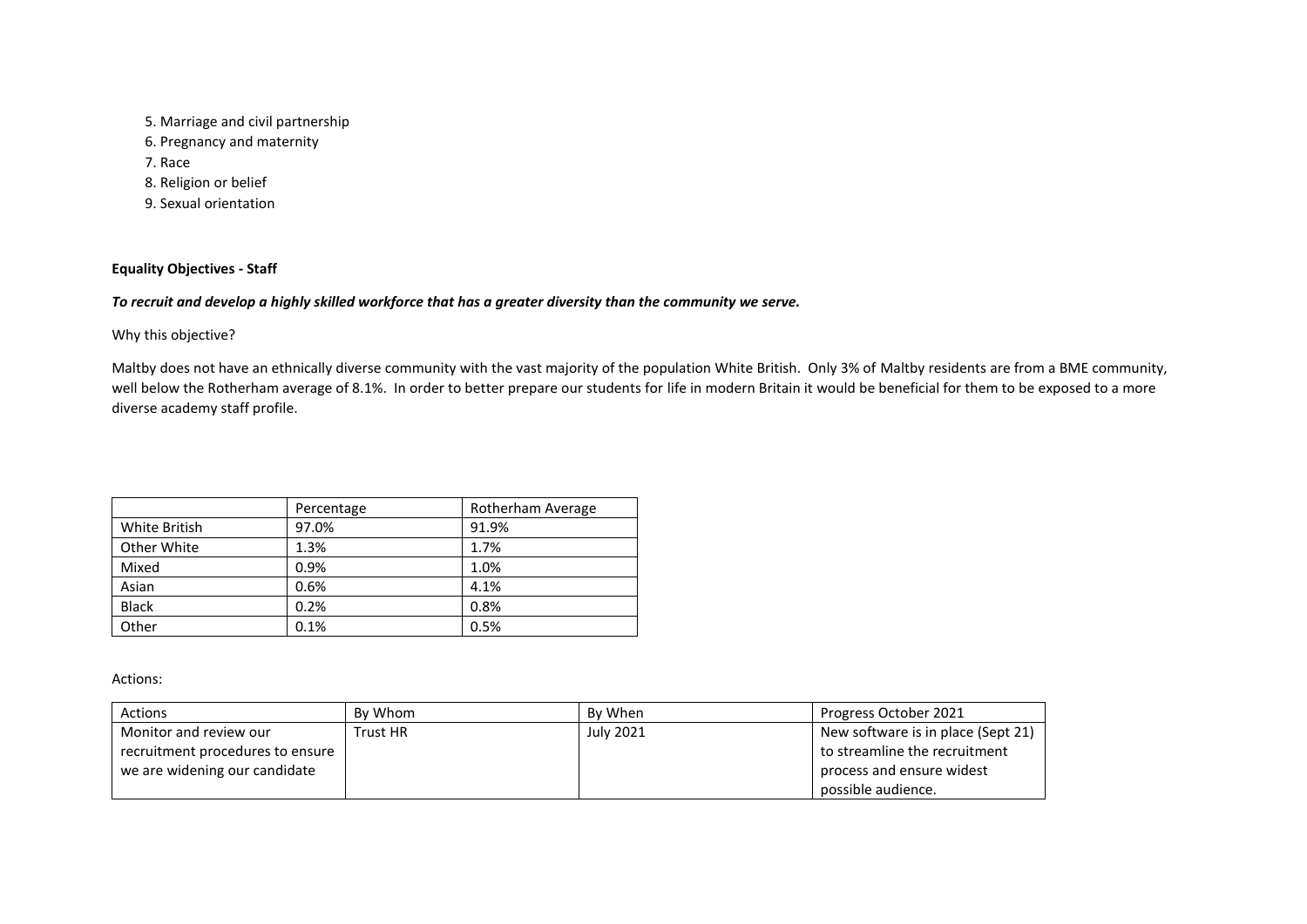| pool and attracting applicants<br>from all minority groups |                           |                  |                                  |
|------------------------------------------------------------|---------------------------|------------------|----------------------------------|
|                                                            |                           |                  |                                  |
| Review our public profile                                  | Principal/Trust Marketing | <b>July 2021</b> | New marketing material has been  |
| including website, social media                            |                           |                  | produced in line with trust      |
| presence and promotional                                   |                           |                  | branding (Prospectus, Enrichment |
| material to ensure it promotes                             |                           |                  | brochure, Scholarship brochure)  |
| diversity.                                                 |                           |                  | Promotion of diversity is a key  |
|                                                            |                           |                  | part of this new material.       |

#### *To review and eliminate all practices across the academy that may lead to discrimination, harassment or bullying of staff.*

Why this objective?

If we are to recruit and retain a highly effective, diverse workforce we need to ensure that all colleagues feel valued, supported, and enjoy coming to work.

| Action                              | By Whom   | By When                   | Progress October 2021              |
|-------------------------------------|-----------|---------------------------|------------------------------------|
| Ensure all colleagues undertake     | Trust HR  | Training to be undertaken | Limited progress on this           |
| Equality, Diversity, and Inclusion  |           | annually                  | objective.                         |
| training                            |           |                           |                                    |
| Review procedures, along with       | Principal | <b>July 2021</b>          | Staff voice planned. To be         |
| staff voice, for reporting bullying |           |                           | gathered in Nov 2021. Results of   |
| and harassment.                     |           |                           | this will inform further planning. |
| Establish a staff wellbeing group   | Principal | April 2021                | Limited progress on this           |
| to discuss and continually          |           |                           | objective.                         |
| improve the staff experience and    |           |                           |                                    |
| sense of belonging.                 |           |                           |                                    |

## *To ensure that academy leadership positions are representative of the diversity of the workforce.*

Why this objective?

Senior leadership positions in the academy are not representative of the staff as a whole. The academy has a majority of female staff (both teachers and associate professionals) but a majority of male leaders. Although there is limited ethnic diversity across the staff as a whole, all senior leaders are of White British heritage.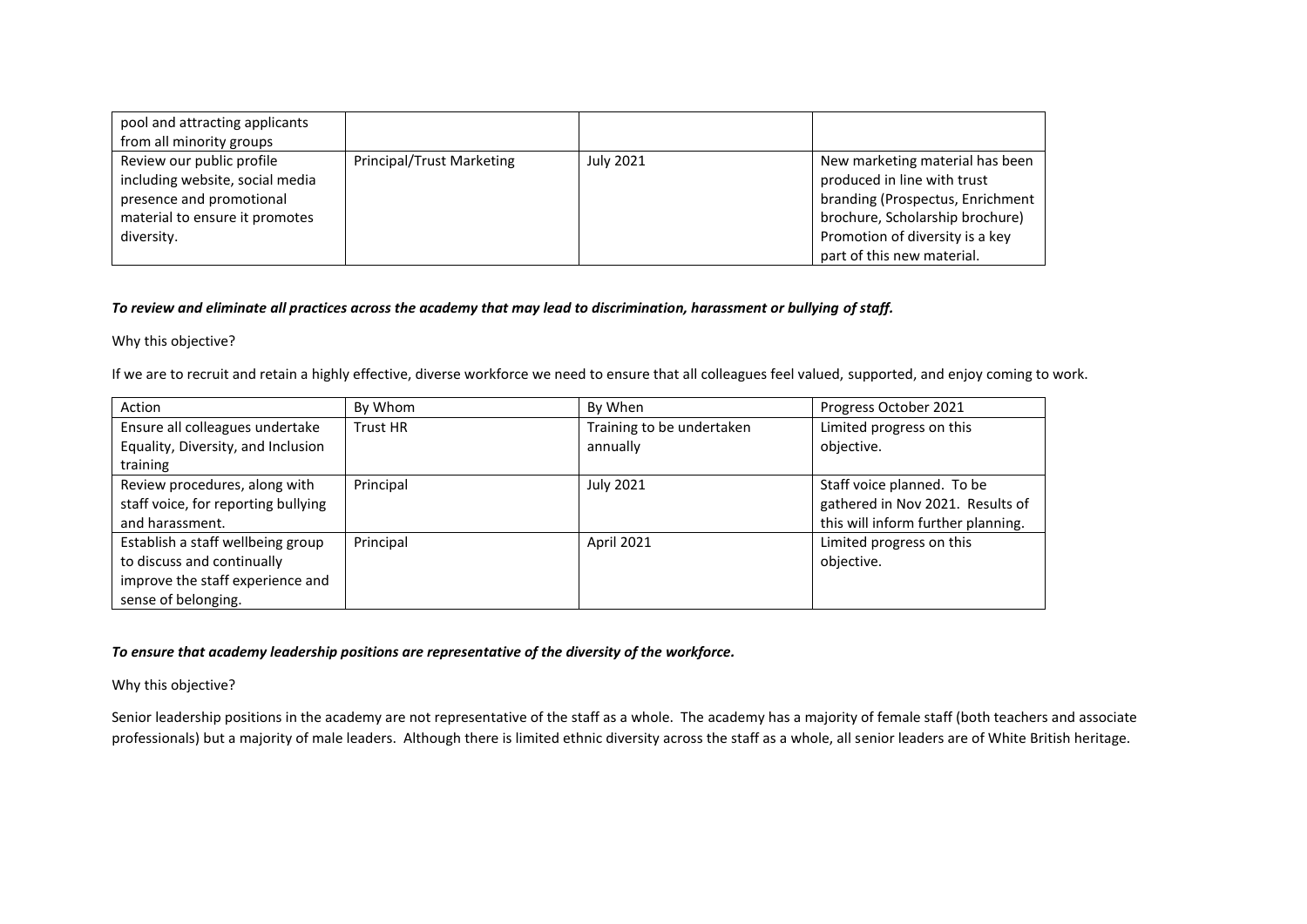| Gender                                                              |     |     |     |     |  |
|---------------------------------------------------------------------|-----|-----|-----|-----|--|
| All staff<br>Associate Professionals<br>Leadership Team<br>Teachers |     |     |     |     |  |
| Male                                                                | 32% | 37% | 26% | 70% |  |
| Female                                                              | 68% | 63% | 74% | 30% |  |

| <b>Ethnicity</b>                  |                  |                        |
|-----------------------------------|------------------|------------------------|
|                                   | <b>All Staff</b> | <b>Leadership Team</b> |
| White, British                    | 84.52%           | 100%                   |
| Not Obtained                      | 3.57%            | 0%                     |
| Mixed White and Asian             | 1.19%            | 0%                     |
| Did not wish to be recorded       | 1.79%            | 0%                     |
| Chinese                           | 0.60%            | 0%                     |
| White, any other White Background | 1.19%            | 0%                     |
| Asian or Asian British, Pakistani | 0.60%            | 0%                     |
| Mixed, White and Black Caribbean  | 0.60%            | 0%                     |
| Asian or Asian British, Indian    | 0.60%            | 0%                     |
| <b>Blank</b>                      | 5.36%            |                        |

#### Actions:

| Action                           | By Whom                          | By When          | Progress October 2021              |
|----------------------------------|----------------------------------|------------------|------------------------------------|
| Monitor and review our           | Trust HR                         | July 2021        | New software is in place (Sept 21) |
| recruitment procedures to ensure |                                  |                  | to streamline the recruitment      |
| we are widening our candidate    |                                  |                  | process and ensure widest          |
| pool and attracting applicants   |                                  |                  | possible audience.                 |
| from all minority groups         |                                  |                  |                                    |
| Review our public profile        | <b>Principal/Trust Marketing</b> | <b>July 2021</b> | New marketing material has been    |
| including website, social media  |                                  |                  | produced in line with trust        |
| presence and promotional         |                                  |                  | branding (Prospectus, Enrichment   |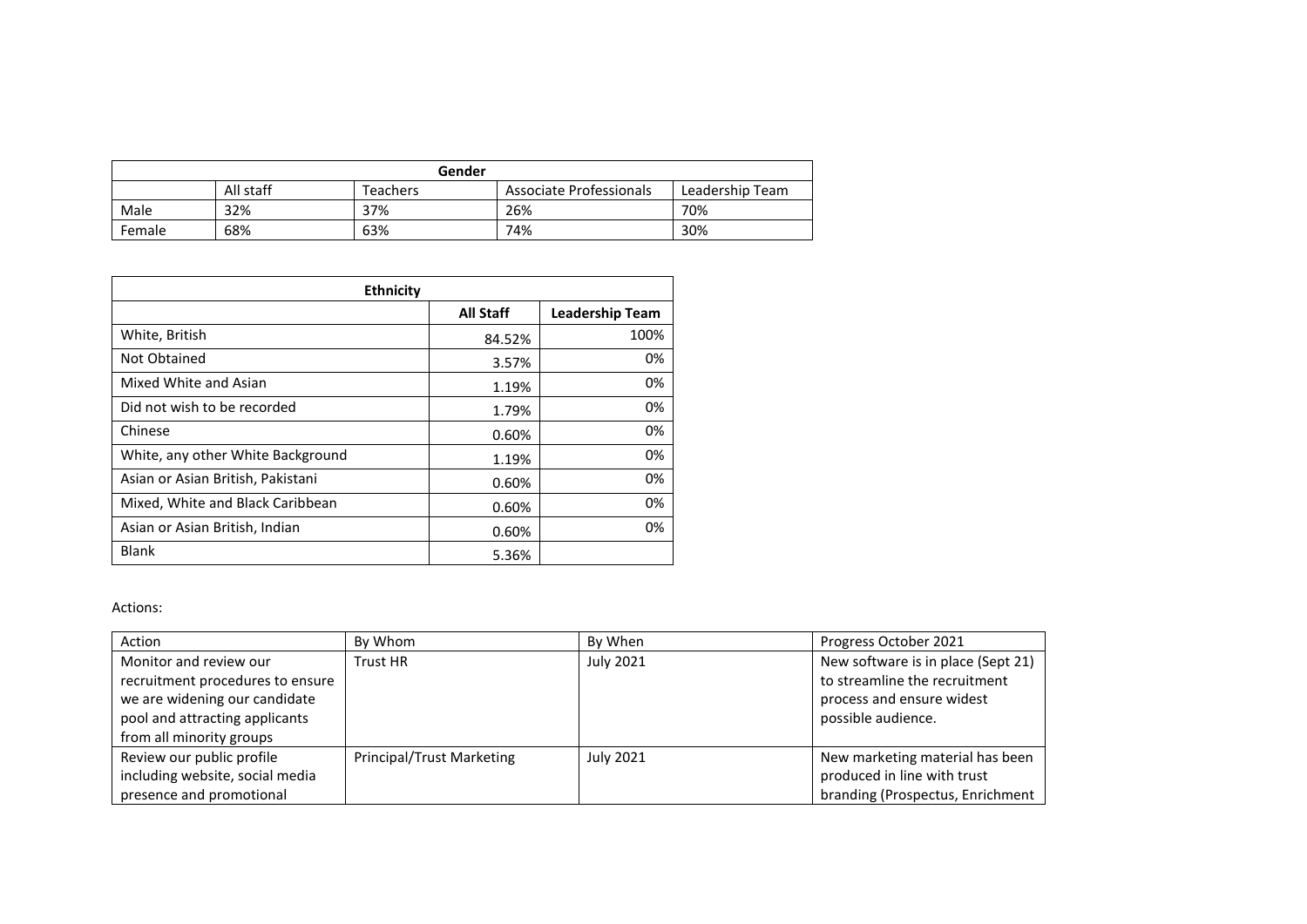| material to ensure it promotes<br>diversity.                                                                                |           |           | brochure, Scholarship brochure)<br>Promotion of diversity is a key<br>part of this new material.                                                             |
|-----------------------------------------------------------------------------------------------------------------------------|-----------|-----------|--------------------------------------------------------------------------------------------------------------------------------------------------------------|
| Aspirant female leaders to be<br>identified and supported through<br>line management to access CPD<br>and leadership roles. | Principal | July 2021 | Talent and succession planning<br>sessions were undertaken in<br>September 2021. Aspirant female<br>leaders have been identified as<br>part of this process. |

### **Equality Objectives - Students**

## *To ensure that disadvantaged students progress and attainment are at least in line with non-disadvantaged students.*

Why this objective?

Students from disadvantaged backgrounds continue to perform less well in GCSEs, therefore limit their life choices beyond the academy.

2019 Results and 2020 CAG Grades: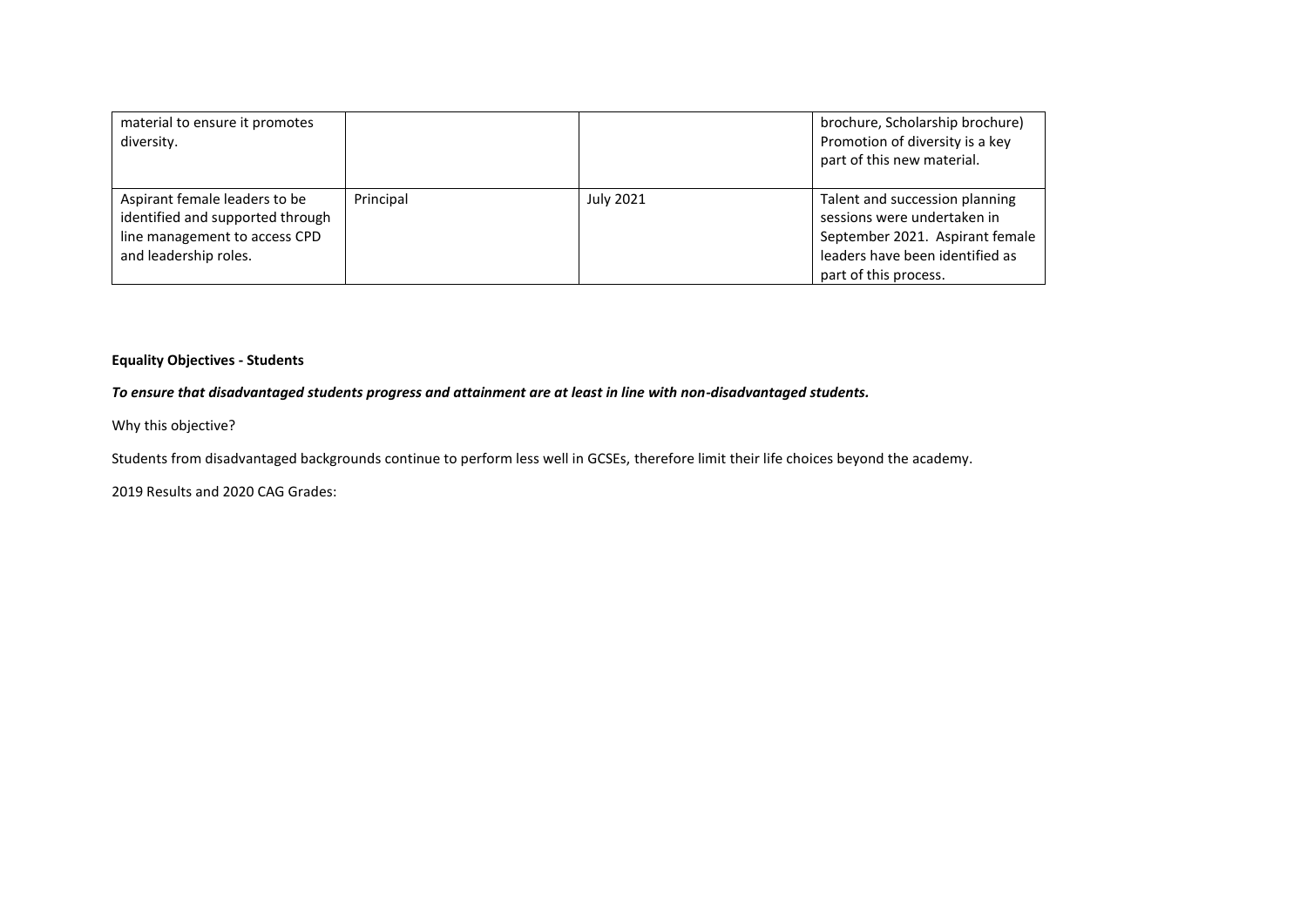| <b>PROGRESS 8 SCORE</b>                    |                            |         |         |                                     |
|--------------------------------------------|----------------------------|---------|---------|-------------------------------------|
|                                            | <b>National</b><br>Average | 2019    | 2020    | +/-                                 |
| All Pupils [167]                           | 0.00                       | $-0.29$ | $-0.00$ | $+0.29$<br>$\blacktriangle$         |
| Male [83]                                  | $-0.43$                    | $-0.37$ | $-0.39$ | $-0.02$<br>v                        |
| Female [84]                                | 0.11                       | $-0.20$ | $+0.38$ | $+0.58$<br>≏                        |
| Disadvantaged [60]                         | $-0.44$                    | $-0.72$ | $-0.40$ | $+0.32$<br>∼                        |
| Disadvantaged Low Attainers [10]           | ۰                          | $-0.69$ | $+0.60$ | $+1.28$<br>≏                        |
| <b>Disadvantaged Middle Attainers [36]</b> | ۰                          | $-0.65$ | $-0.76$ | $-0.12$<br>v                        |
| Disadvantaged High Attainers [14]          |                            | $-0.84$ | $-0.20$ | $+0.64$<br>△                        |
| Non Disadvantaged [107]                    | 0.13                       | $-0.06$ | $+0.22$ | $+0.28$<br>△                        |
| SEN Support [25]                           | $-0.02$                    | $-0.67$ | $-0.90$ | $-0.23$<br>v                        |
| SEN EHC Plan [2]                           | $-0.02$                    |         | $+0.87$ |                                     |
| No SEN [48]                                | 0.07                       | $-0.21$ | $-0.28$ | $-0.07$<br>$\checkmark$             |
| English First Language [165]               | $-0.02$                    | $-0.31$ | $-0.00$ | $+0.30$                             |
| English Additional Language [2]            | $-0.02$                    | $+0.94$ | $+0.05$ | $-0.88$<br>$\overline{\phantom{a}}$ |
| Low Prior Attainment [20]                  | $-0.18$                    | $-0.45$ | $+0.39$ | $+0.84$                             |
| Middle Prior Attainment [93]               | $-0.01$                    | $-0.34$ | $-0.28$ | $+0.06$                             |
| <b>High Prior Attainment [54]</b>          | 0.01                       | $-0.20$ | $+0.33$ | $+0.53$                             |

#### Actions:

| Action                             | By Whom                     | By When      | Progress October 2021              |
|------------------------------------|-----------------------------|--------------|------------------------------------|
| A fully costed, detailed, evidence | Principal/AVP Pupil Premium | January 2021 | Fully costed Pupil Premium plan is |
| based, Pupil Premium plan to be    |                             |              | now in place, based on national    |
| developed to eradicate the gap in  |                             |              | evidence and best practice.        |
| performance between                |                             |              | Performance of pupil premium       |
| disadvantaged and non-             |                             |              | pupils is rigorously monitored     |
| disadvantaged pupils.              |                             |              | though weekly RAP meetings.        |

## *To ensure that boys attainment and progress is at least in line with that of girls.*

Why this objective?

Boys continue to perform less well than girls in GCSEs therefore limiting their life choices beyond the academy.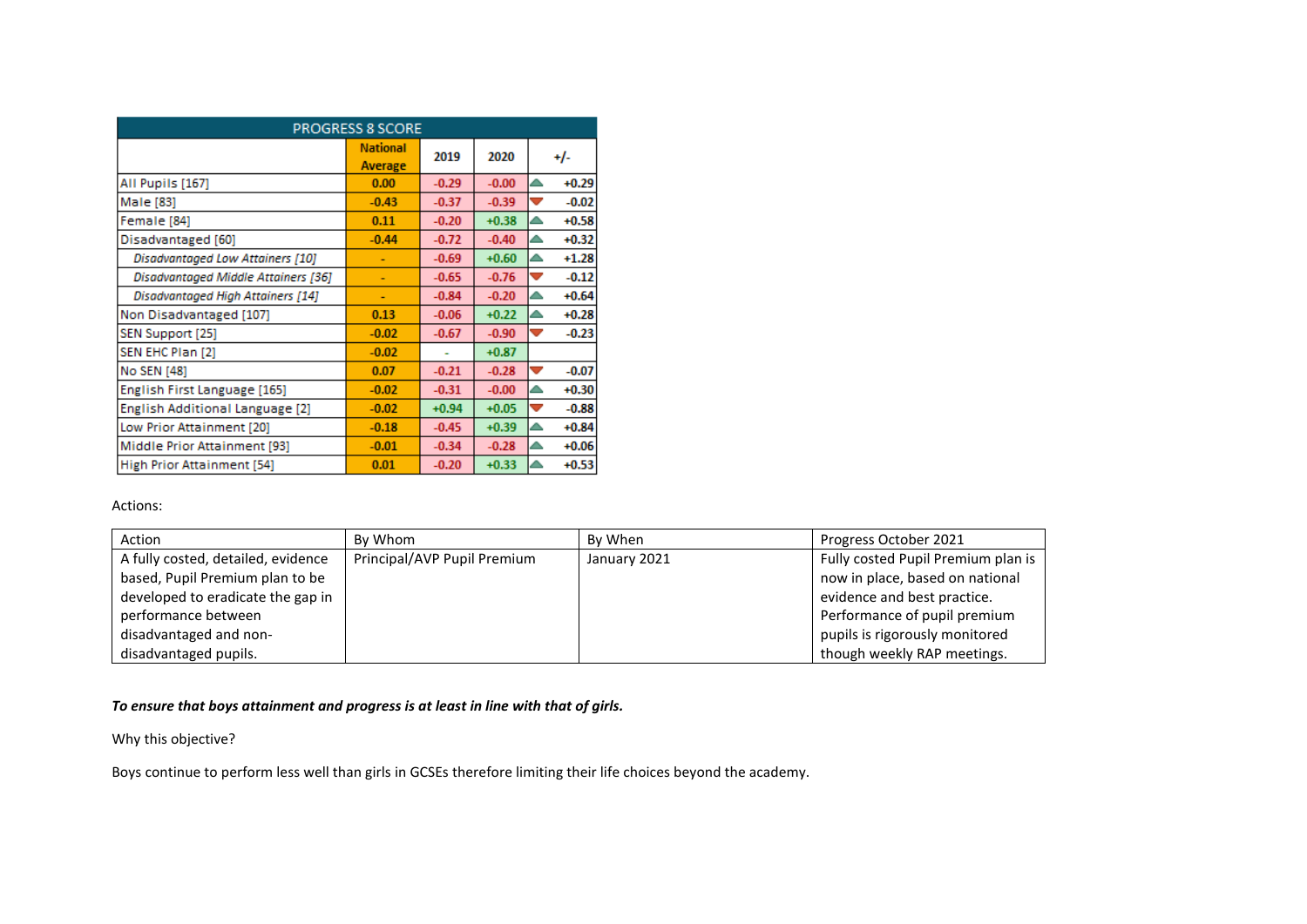| <b>PROGRESS 8 SCORE</b>                    |                            |         |         |                                     |
|--------------------------------------------|----------------------------|---------|---------|-------------------------------------|
|                                            | <b>National</b><br>Average | 2019    | 2020    | <u>+/-</u>                          |
| All Pupils [167]                           | 0.00                       | $-0.29$ | $-0.00$ | $+0.29$<br>$\triangle$              |
| Male [83]                                  | $-0.43$                    | $-0.37$ | $-0.39$ | $-0.02$<br>$\overline{\phantom{a}}$ |
| Female [84]                                | 0.11                       | $-0.20$ | $+0.38$ | $+0.58$<br>△                        |
| Disadvantaged [60]                         | $-0.44$                    | $-0.72$ | $-0.40$ | $+0.32$<br>≏                        |
| Disadvantaged Low Attainers [10]           |                            | $-0.69$ | $+0.60$ | $+1.28$<br>≏                        |
| <b>Disadvantaged Middle Attainers [36]</b> | ۰                          | $-0.65$ | $-0.76$ | $-0.12$<br>$\overline{\phantom{a}}$ |
| Disadvantaged High Attainers [14]          | ۰                          | $-0.84$ | $-0.20$ | $+0.64$<br>△                        |
| Non Disadvantaged [107]                    | 0.13                       | $-0.06$ | $+0.22$ | $+0.28$                             |
| SEN Support [25]                           | $-0.02$                    | $-0.67$ | $-0.90$ | $-0.23$<br>v                        |
| SEN EHC Plan [2]                           | $-0.02$                    |         | $+0.87$ |                                     |
| No SEN [48]                                | 0.07                       | $-0.21$ | $-0.28$ | $-0.07$<br>$\overline{\phantom{a}}$ |
| English First Language [165]               | $-0.02$                    | $-0.31$ | $-0.00$ | $+0.30$<br>△                        |
| English Additional Language [2]            | $-0.02$                    | $+0.94$ | $+0.05$ | $-0.88$<br>U                        |
| Low Prior Attainment [20]                  | $-0.18$                    | $-0.45$ | $+0.39$ | $+0.84$                             |
| Middle Prior Attainment [93]               | $-0.01$                    | $-0.34$ | $-0.28$ | $+0.06$                             |
| High Prior Attainment [54]                 | 0.01                       | $-0.20$ | $+0.33$ | $+0.53$                             |

| Action                                                                                                                                                 | By Whom   | By When   | Progress October 2021                                                                                                                                                                                |
|--------------------------------------------------------------------------------------------------------------------------------------------------------|-----------|-----------|------------------------------------------------------------------------------------------------------------------------------------------------------------------------------------------------------|
| A fully costed, detailed, evidence<br>based, Boys performance plan to<br>be developed to eradicate the gap<br>in performance between boys<br>and girls | Principal | June 2021 | All departments have identified<br>specific strategies to engage boys<br>and improve performance.<br>(September 2021). Next steps are<br>to build a holistic strategy that<br>includes whole academy |
|                                                                                                                                                        |           |           | approaches.                                                                                                                                                                                          |

*To create a culture that celebrates diversity in all its forms and eliminate incidents of bullying and harassment of pupils with protected characteristics.*

Why this objective?